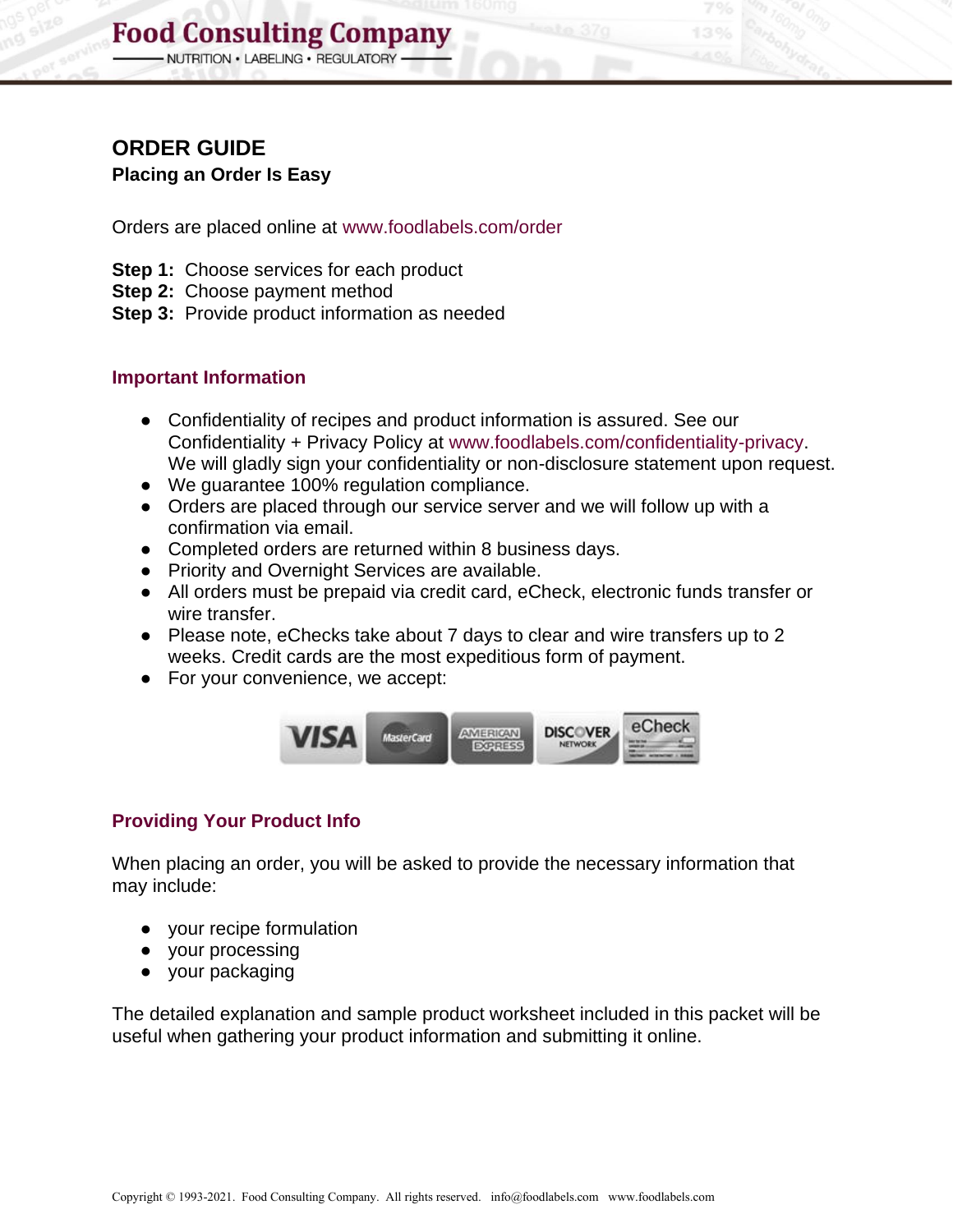#### **Your Recipe Formulation**

- Include amounts and detailed descriptions for each ingredient (examples: salted or unsalted, raw or cooked, sweetened or unsweetened, hydrogenated or non-hydrogenated, enriched or unenriched, bleached or unbleached, etc.)
- Include supplier information for multi-component or specialty ingredients (examples: enriched flour, catsup, soy sauce, seasoning blend, cheese sauce, bread crumbs, batter mix, etc.) If you do not have a specification sheet from your supplier, you can copy the nutrition and ingredient information from the label. We do not need supplier information for common single-component ingredients such as salt, sugar, eggs, water, fresh produce, spices, etc.
- Specify the plant or animal source of all ingredients and sub-ingredients (examples: soybean and/or cottonseed oil, pork fat, soy lecithin, wheat starch, etc.)

### **Your Processing**

- Describe your processing method (examples: baked, simmered in open kettle, cold pack, hot fill, etc.)
- Specify finished moisture of your product (if known) %
- Specify the weight of your recipe batch before and after processing

## **Your Packaging**

NOTE: If you have multiple package sizes for this product, you will have the option to enter more than one size when you place your order.

- Specify net contents of the package. If you sell your package by weight you will specify the amount in grams, ounces or pounds; if you sell your package by volume you will specify the amount in fluid ounces, milliliters or liters.
- Specify the weight of 1 piece (if your package contains small individual pieces) OR specify the weight of 1 cup (if you product is measurable by cup). This information is needed so we can determine the serving size according to regulations.
- Describe your package type and specify package dimensions (examples: box 7" high x 5" wide x 2" deep, can 4" high and 10" wraparound length, tray 12" long x 8" wide x 1.5" high). If your label does not cover the entire package, please provide a description and dimensions for both the label and package. For unusual packaging, you may attach artwork if available.